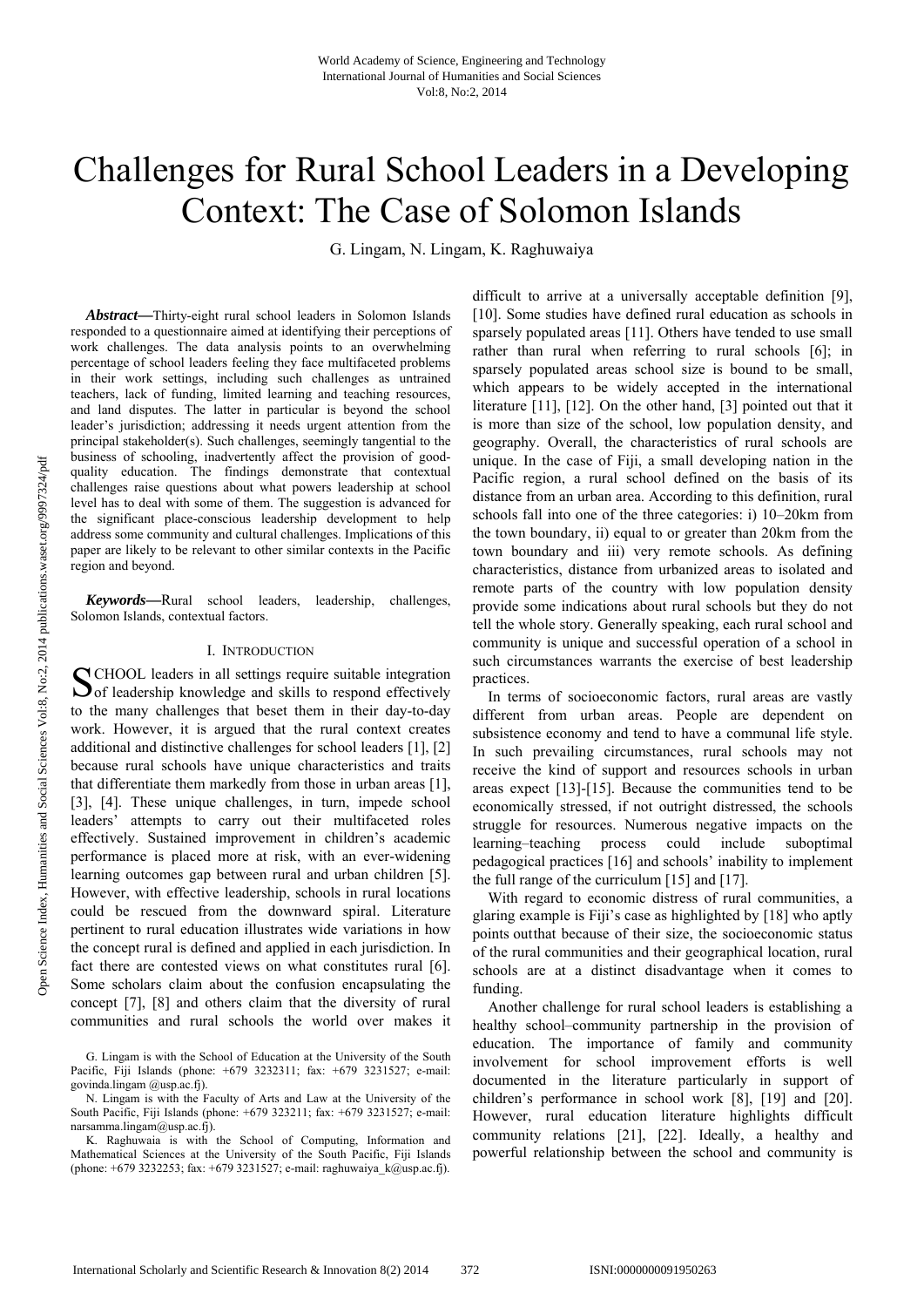based on the premise "that these stake holders should have some input in the educational programs and process that are initiated and implemented in their schools, especially . . . that are related to enriching learning and student behavior" [3]. Additionally, family and community involvement play important roles in rural schools' educational planning and development. However, most rural communities are uneducated and this could be a hindrance in their attitude towards and support of children's education. The general attitude of the parents is that teachers and schools are responsible for children's education and not them.

The single most critical challenge highlighted in various empirical studies is the lack of qualified teachers, seen as posing considerable challenges to school leaders in organizing learning and teaching [23]. This could be a reason why rural schools are often identified as 'underperforming schools' compared to urban schools. Lingam, in [24] conducted research in the Fijian context on preparation of teachers for work in rural primary schools bluntly indicated that for effective pedagogical practices in rural settings, "teachers need adequate professional preparation during their initial teacher education programs and also ongoing education and training whilst they are in service". Reference [25] also emphasizes rural-responsive teacher education programs. As far back as the 1990s, [26] cautioned the stakeholders on the need to understand the specific circumstances in Pacific Islands when designing strategies for teachers' professional needs.

Academic qualifications, pre-service and in-service training, experience, content knowledge and skills in learning and teaching are some strong indicators of teacher quality [27]. Available data from other developing contexts such as in Africa suggest that large proportions of rural teachers lack adequate training, qualifications and content knowledge. Likewise, a study analyzing staff qualifications of some rural schools compared to urban schools in Fiji indicated that fewer university graduates work in remote schools compared to urban schools. In contrast, more than half the staff, in all the urban schools, was university graduates. The inescapable conclusion is that a distinguishing feature of many rural schools in Fiji is their relatively high number of less qualified teachers. Teachers with limited knowledge and skills in teaching in rural settings are likely to have a negative impact on all children, but more so on the 'at risk' students [24]. In such circumstances rural school leaders struggle to improve the core business of learning–teaching in order to narrow the achievement gaps between rural children and their urban counterparts.

In rural areas, people's traditional beliefs and practices are still very much alive and valued and these may contradict what the school intends to encourage and promote [28]. Some traditional beliefs and practices may act as hurdles to school leaders if they do not have an awareness of the cultural environment in which they work. Religious and other interest groups can also have a powerful influence on various dimensions of the school organization [24]. For example, in rural areas people generally tend to have a close-knit relationship with everyone. Since rural culture values face-toface oral communication highly, a school leader's request, say for technological improvements, is likely to be misunderstood and likely to be unfunded. Further, vernacular-speaking residents with little or no English may preponderate in rural communities and they value their mother tongue. Meeting the educational needs of the children of contemporary times requires resources that hitherto were not needed. Consequently, the community's lack of understanding of modern day education can present a major challenge to school leaders working in rural settings where the community is not willing to keep abreast with latest developments in education.

As mentioned earlier, each school is unique in its combination of situational variables such as school size, school location, governance, parents, the nature and level of activity of the parent body, staffing, the experience and commitment of teachers and other staff and school culture. The values, beliefs, customs and rituals of the locations in which schools are, also contribute to some formidable challenges faced by rural school leaders. Reference [30] distinguished three major categories: a) cultural, b) community and c) economic challenges. Likewise [31] suggested three main categories of challenge: a) physical environment, b) social environment and c) school environment. It is essential to point out that while not all the challenges may be visible in a single school, they are generally associated with rural schools. A good understanding of the rural context will help school leaders appreciate the complexities and challenges of their leadership role [6] Adoption of a 'rural lens' can help achieve a deeper understanding of the situation in rural areas [32].

The literature reviewed illustrates a myriad of unique challenges that separately or in combination have the potential to "exert significant influence on the lived experience of [school leaders] in small rural schools" [6]. Emanating from the particular sociocultural environment together with the physical environment, these challenges can be a constraint on school leaders in the quality of the education they can deliver [33]. Interactively, the negative sociocultural environment and the physical environment can adversely affect school leaders' own attitudes, values and beliefs, as well as the communities' unresponsive practices towards education. [34] notes that the rural context has "its own set of community identifiers that make rural schools dramatically different from their metropolitan counterparts … [and the] goals and purposes of schooling and educational renewal processes appropriate for urban and suburban schools may be inappropriate for rural schools" . This appears to be an authentic assessment and in such communities the values and beliefs about the role of education can be very different from their urban counterparts. Some rural communities may even devalue education. As [33] aptly pointed out, the community's perspectives are "shaped by the socio-cultural context, moderated by the policy agenda and influenced by school leaders' own beliefs and expectations about communities". Even rural school leaders' negative views about ruralness itself could give rise to more obstacles than possibilities. This demonstrates that leadership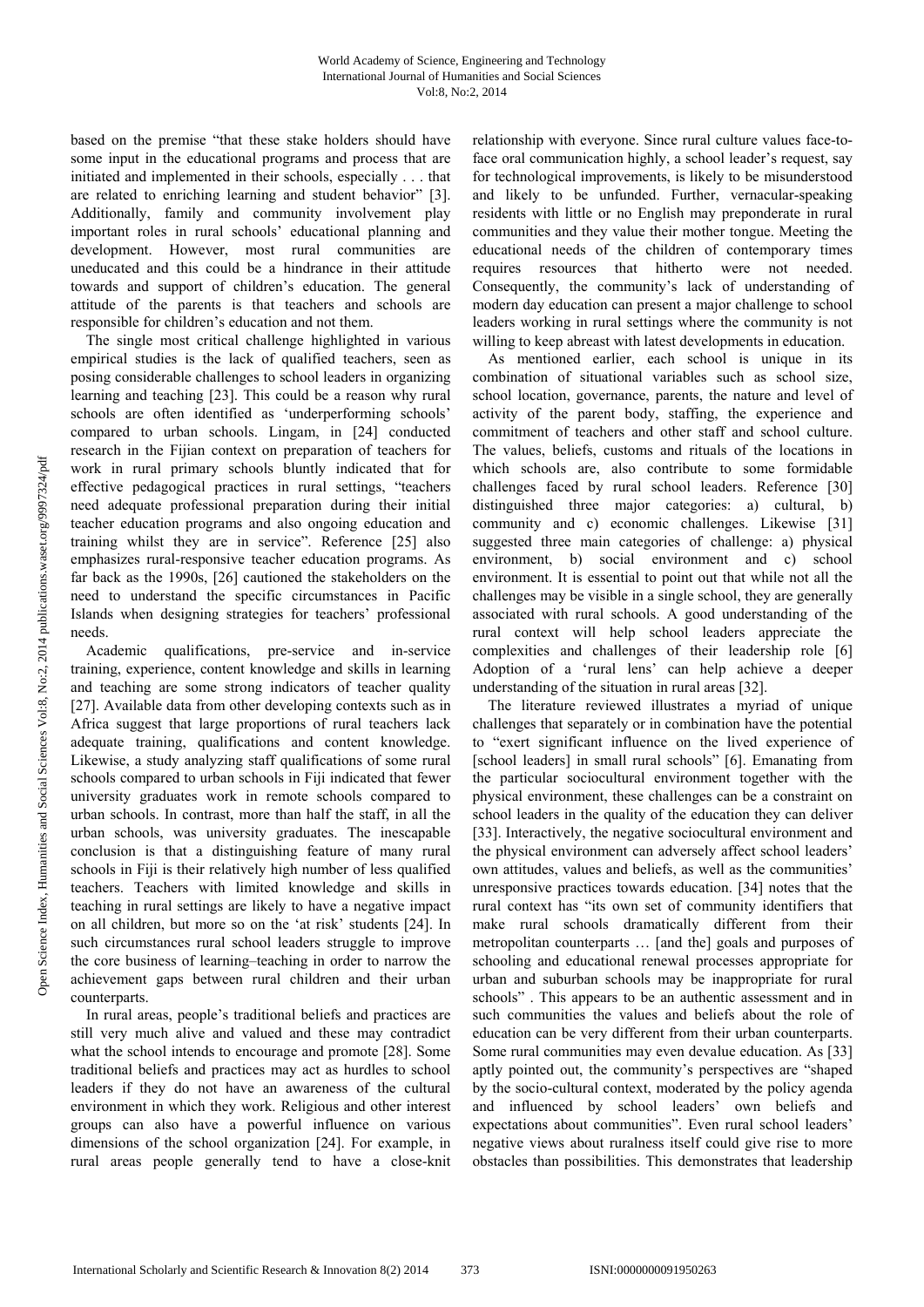is context bound and that "…contextual adaptation of distinctive styles" is to be encouraged for the purpose of school improvement and effectiveness [35]. School leaders need to have a better understanding of the place, such as by reading the situation well and taking constructive steps to deal with the challenges professionally. Having an understanding of the mentality of a rural community is vital to ensuring school success. In a similar vein, the idea of place-conscious capacity-building of leaders would be step in the right direction [13] in the long-run to ensure school leaders cope with any complex issues faced in rural settings. To mount a leadership preparation program for the specific challenges of each school is not really feasible [36]. On the whole, effective school leaders engage continuously in reading and rereading the situation and evaluating how to adjust and adapt their behaviors to suit the context [37]. However, school leaders in rural locations are subjected to a complex set of challenges that may all too easily be beyond the scope of their professional preparation and this could hinder in the provision of sustainable quality education.

## II.CASE STUDY

## *A.Context of Study*

Solomon Islands is a small developing nation in the South Pacific, located between 5 and 12 degrees south latitude and 155 and 170 degrees east longitude, about 1,860 kilometers north-east of Australia [38]. The 922 islands are scattered across a vast area of ocean (about 1.34 million square kilometers) with a total land area of 28,369 square kilometers. The country is divided into nine provinces: Choiseul, Isabel, Western, Malaita, Central, Guadalcanal, Rennell and Bellona, Makira/Ulawa, and Temotu. The distance between the most western and the most eastern islands is about 1,500 km [39]. The Santa Cruz Islands are closer to the northern islands of Vanuatu and are the most isolated islands and this gives some indication about ruralness here in the Solomon Islands. The capital city, Honiara, is located on the island of Guadalcanal. The total population of the country is about 500,000 [40] most of whom live in rural areas [41]. Despite the scattered nature of the islands, the efforts of government and various religious denominations have established schools in even the most remote settlements to enable children to have easy access to education. Apart from teachers, no other public servants are found serving in remote and isolated communities. The country's economic resources are unevenly distributed and this appeared to be a cause for the ethnic conflict in 1998 [39]. Overall, Solomon Islands is not a rich country in economic terms, and it depends on overseas aid for most of its educational development projects. Also it is interesting to note that in the Solomon Islands there is a great diversity in the languages spoken and culturally, it has a strong want ok system (speaking same language) [42].

Because of the geography of the islands, government has decentralized education to the Provincial Education Authority. The Provincial Education Inspectorates look after all the schools that fall within their Province. This arrangement, though, by no means circumvents the considerable difficulties staff from the office face in visiting all the remote schools in their respective provinces. Air travel is possible in some cases but is an expensive option; domestic fares to some islands exceed the air fare to Fiji. In most cases, speed boats are used but during bad weather this a high risk to the staff.

In Solomon Islands promotion to a school leadership position is usually based on the recommendation of the Provisional Education Inspectorates but the final say rests with the Solomon Islands Teaching Service Commission. Populations in the Pacific Islands nations are small and people tend to know each other and have interdependent kin and other networks, which can make a minefield of the selection process and procedure.

Various educational reforms have led the Ministry of Education to realize the significance of leadership preparation and sought funding assistance from NZAID to help with the training of school leaders [43]. The University of the South Pacific (USP) was chosen for mounting the training program with a Diploma in Educational Leadership award. The training program consists of eight courses. The Ministry of Education selects about 30 school heads at a time to undergo the training, which takes almost 2 years to complete. Courses are run in face-to-face mode during school holidays and also through print mode during the semesters. At the time of this study, three cohorts of school leaders, each consisting of about 30 leaders, had completed the training program and received their Diploma in Educational Leadership.

## *B. Sample*

For this study, the researchers considered it professionally sound to target a specific group  $-$  in this case, those school leaders who were enrolled in USP's leadership course offered during the winter flexi-school in July 2013, the third in the series in the integrated package of courses in the Diploma in Educational Leadership program for the cohort. The resultant purposive sample of 38 school heads was invited to participate in the study. Seven were females and the rest were males. At the time of this study, most (90 %) of these school leaders were still serving in rural locations; two of them had been transferred to urban schools on promotion. Thus all leaders had rural exposure and on average had five years of rural school headship experience.

## *C.Data Collection and Analysis*

The questionnaire adopted for collecting the data consisted of both open-ended and closed ended questions relating to challenges facing the school leaders. It was designed on the basis of a synthesis of the literature reviewed, and the items were selected and constructed on the basis of the principal author's work experiences in the Pacific region. The questionnaire listed 11 contextual variables and the participants were asked to critically reflect on their rural leadership experience and rate each of the factors on a fourpoint Likert scale  $(1 = \text{most challenging factor}; 4 = \text{least})$ challenging factor), according to the impact of the challenges on their leadership practices. This provided the quantitative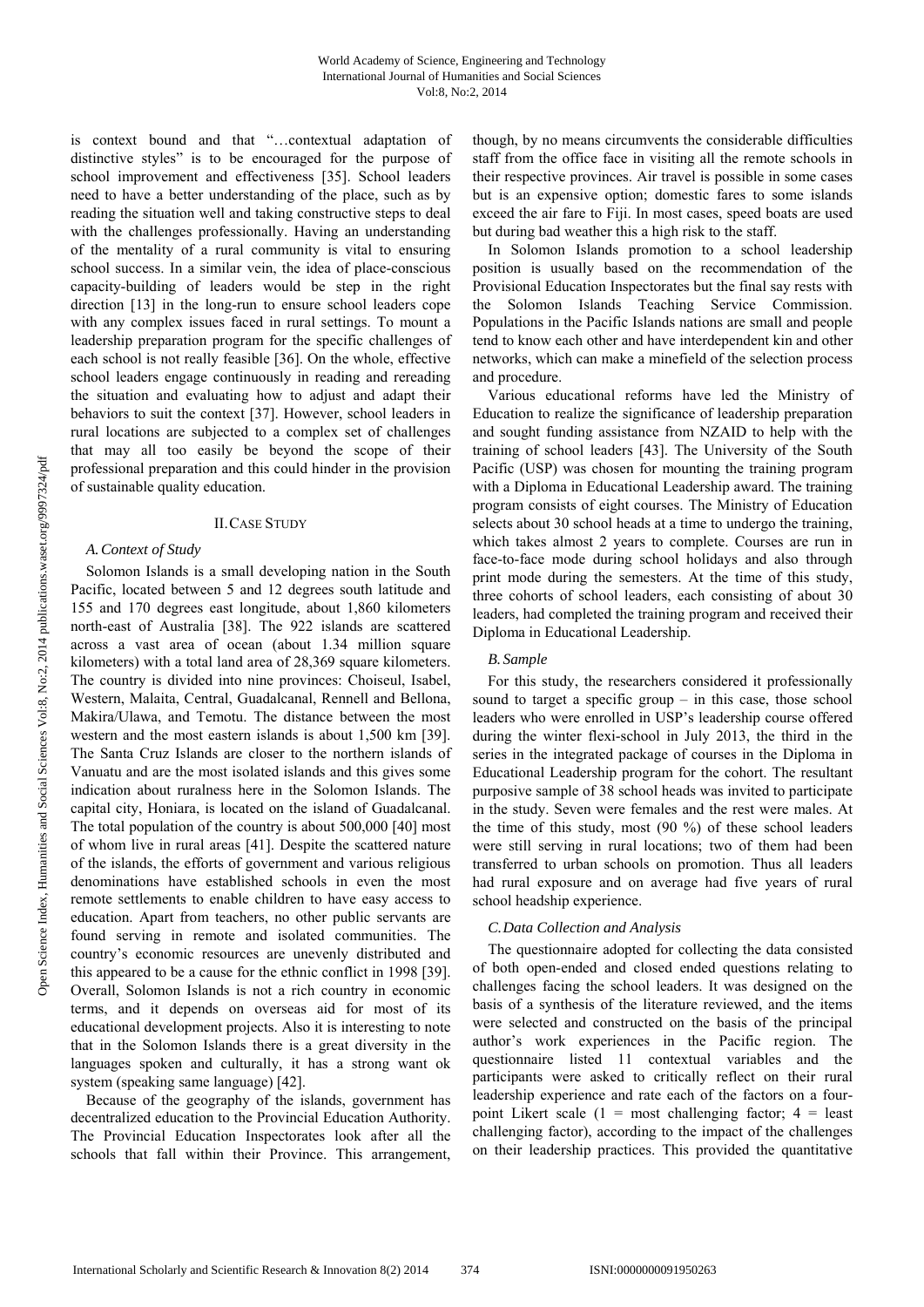data. In addition, the participants were asked to choose and comment on two of the most challenging factors experienced by them in their professional work. The feedback from this provided the qualitative data.

Analysis of the quantitative data used the common statistical mean. The items having means of lower than 2.5 were categorized as most challenging factors and those above the mean of 2.5 were rated as least challenging. Relevant quotations from the qualitative data, especially from the free response section, are presented to provide further insights into how the challenge was experienced and handled. As suggested by [44] with reference to qualitative data, "some statements carry a rich density of meaning in a few words".

The questionnaire was administered at the end of the flexischool in Solomon Islands in July 2013. The principal researcher introduced the questionnaire by explaining its purpose and how the findings could assist educational personnel in the central and provincial education authorities. He distributed and collected the completed questionnaires personally, yielding a 100% return rate. Confidentiality of the details of the participants was ensured; that is, as had been explained to the participants who volunteered to take part in the study, the data were treated in a way that protected the confidentiality and anonymity of the participants.

#### III. SUMMARY OF FINDINGS

In this section the quantitative results are presented first, followed by the qualitative data.

## *A.Quantitative Data*

The analysis of the quantitative data is presented in Table I. A perusal shows that out of the total of 11 factors, only four were rated as least challenging and the remaining 7 as most challenging factors faced by the rural school leaders. The table shows that most of the school leaders feel they are faced with some daunting challenges in their day-to-day work. These challenges, listed here in Table I in descending order, include untrained teachers, funding, teaching resources, parents, school boards, traditional leaders and land disputes. The least challenging factors in descending order are the Provincial Education Authority, communication, transport and discipline.

## *B.Qualitative Data*

Asked to list and comment on two of the factors they faced, the majority of the school leaders highlighted untrained teachers as the most difficult challenge associated with rural school leadership. Inadequacies of funding and teaching resources, and other factors followed quite closely. Some of their comments are presented below.

A sufficient number of adequately prepared teachers of the desired quality can contribute positively to improvement in all facets of school organization. For all the school leaders (100 per cent) the posting of untrained teachers to their schools had proven a major challenge. The following extracts from their responses are indicative of the despair induced by the shortage of qualified teachers:

. . . untrained people . . . do not have appropriate skills and knowledge about the teaching profession.

| TABLE I                                         |            |                           |
|-------------------------------------------------|------------|---------------------------|
| <b>CHALLENGES FACING RURAL SCHOOL LEADERS</b>   |            |                           |
| Challenges                                      | Group Mean | <b>Standard Deviation</b> |
| Quality of Teachers                             | 1.5        | 0.43                      |
| Funding allocation                              | 1.6        | 0.54                      |
| Availability of teaching-<br>learning resources | 2.1        | 0.33                      |
| Community engagement                            | 2.3        | 0.47                      |
| Support from School boards                      | 2.4        | 0.55                      |
| <b>Traditional Leaders</b>                      | 2.4        | 0.23                      |
| <b>Land Disputes</b>                            | 2.4        | 0.41                      |
| Provincial Education<br>Authority               | 2.5        | 0.52                      |
| Communication                                   | 2.6        | 0.56                      |
| Transport                                       | 2.7        | 0.66                      |
| Discipline                                      | 2.8        | 0.33                      |

They will not perform to the standard expected for quality learning and teaching and the children will suffer. Teachers are the most important resource and foremost, they lack competence in the subject areas they are teaching. In the case of Solomon Islands we have employed the highest number of unqualified teachers, we are destroying the future of children.

Most [untrained teachers] are finding it very confusing and difficult to teach some of the core subjects well, especially Maths and English . . . I find it challenging to delegate responsibilities to the teachers . . . Supervision and monitoring them has added extra responsibility for me as school leader to the existing roles. I have to conduct staff development programmes each fortnight for them. These activities require time, effort and in all commitment. The controlling authority should equally distribute trained teachers instead of untrained teachers, but they never live up to equitable and fair distribution of qualified teachers to schools in the rural areas.

In my school presently there are more untrained teachers than trained ones. Most classes are taught by these teachers and the standard of learning for the school children is academically poor... Due to this, most school children are still illiterate even though they reached class six.

Unless schools are in a healthy financial position, they are not able to provide better resources and facilities to enrich children's learning experiences. All the school leaders (100 per cent) indicated insufficient funds for their schools as a major hindrance to school improvement. Typical comments from this group of rural school leaders illustrate this:

The Government and the aid donor (NZAID) provide school grants to schools but do not allow schools to spend money according to their contextual needs. Instead, the Government (Ministry of Education) provides a school grant manual which strictly guides school principals/Head teachers to spend money according to eligible expenses only. For example, 50 per cent of funding must be spent on learning/teaching materials in contrast to 10 per cent for capital works and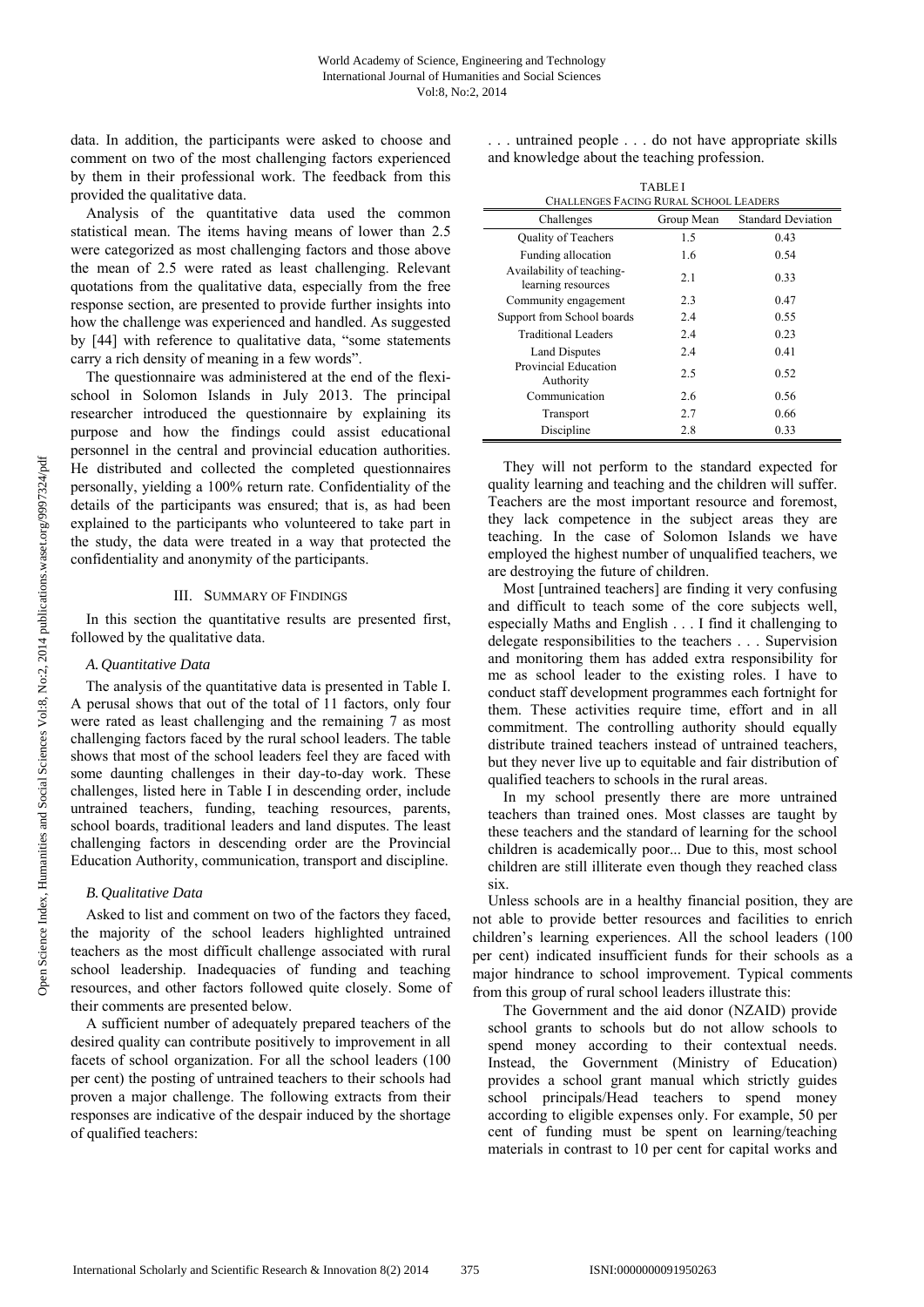infrastructure etc. This is suitable in New Zealand because they haven't got leaking roofs or poor facilities like poor rural schools in Solomon Islands. Thus, priority for spending of funds is not genuine and parental perception to school grants is a major challenge because of government funding.

Funds are most valuable resources; if the school is to run and function well there must be sufficient money . . . to pay for expenses such as learning–teaching resources, food in boarding schools, infrastructure and other operational costs. In the real-life situation, schools in the rural parts of Solomon Islands have very limited funds . . . not enough compared to the needs of school and the

prices of things sold in shops are too expensive. Availability of suitable resources can facilitate school work for both teachers and children. All these school leaders (100 per cent) indicated that their schools did not have all the educational resource materials to allow learning–teaching of good quality to occur. The problems related to inadequacy of teaching resources are exemplified in this comment:

There are lots of old text books with many pages missing and are not usable. Very few books have all the pages. This means teachers have to carry a set with him or her to a class then do the same to the next class. A lot of times students do not manage to copy all the exercises and they must try their best to check with others who might have completed copying the exercises. On the other hand, each set of text books [should] have a teacher's guide but to date, there is no teacher's guide for almost every single set of text books, therefore teachers have to cram on whatever they can do to use as a guide.

Parental support of school activities focused on children's education can be instrumental in bringing about improvements in the school. Most of these rural school leaders (80%) typically perceived, though, that enlisting and maintaining parental support and involvement in their children's education is a major and dispiriting challenge for them:

Parents' . . . foremost responsibility especially in very remote schools is to give the school as much community support as possible. For this school, however, parent support and involvement in school activities is lacking. They often didn't turn up for work. For example, the completion of a head teacher's house and repairing of a staff kitchen [had been] scheduled and announced for work since the beginning of this academic year, but was just ignored and held up to this date . . . In addition . . . home support and caring for their children [and their] work is further poor. Parents even use their kids' school exercise book pages to wrap with cut tobacco for smoking. They attach a very low value to education.

Land disputes force parents to neglect school support, but the degree of valuing education by parents with minimal educational background have worsened the level of parental responsibilities. The parents are lacking in areas such as payment of school fees, providing school uniforms, attending Parents Teachers Association (PTA) meetings, assisting in children's homework and the majority of rural children even go to school without breakfast. The attitude and behavior of parents concerning school participation and involvement is a challenge in my school.

Apart from the central office and the Provincial Education Authority, the school board of management plays an important role in the overall affairs of the school. Those people who make up the board should have a vision of continuous improvement of the school in all areas. However, a majority (80 per cent) of the school leaders had a lot of difficulties with their school boards. Indeed, the following sample of responses from the school leaders shows that the leaders became quite vocal on this matter:

The School Board of Management controls the affairs of the whole school; it has a very big impact on its decisions to the welfare of the whole school. In the context of my school . . . the Board becomes a barrier to the quality and development of expected standard of education for children. For instance, the Board did not accept some new and positive changes or ideas/practices .

. . as a way of creating a sound and competitive environment. For example, the Board did not accept the idea of creating two separate committees (primary and secondary sectors), when the heads or leaders of both sectors are not working together. Further to that they hinder the chance of creating a sound and competitive environment which leads to quality learning, by ignoring strategies like formation of smaller associations (students association) within the school which can create competition within students themselves and thus, improve learning and the general standard of education in the school and for the children. Furthermore, the Board consists of many uneducated stubborn people. [Instead of fostering active involvement of catchment communities (community participation) in the school development; work programs, planning etc. . . .] this Board ignores community participation and entertains the use of money to pay contractors for any development in the school.

At all levels of education foresighted people are needed in order to help children receive the best possible education. Even people in the community are significant in this endeavor, particularly the traditional leaders, who have strong influence on all aspects of the community including the school. However, the responses show that school leaders (70 per cent) find the traditional leaders appearing on their lengthy list of difficulties, and it is by no means unknown for [the traditional leaders] to stir up cultural conflict at the school-community interface:

. . . In the context of my school, the chiefs seem to over influence (authoritative) the running and welfare of the school. For example, when there is death in the nearby village, the chief has to order the school leader to suspend classes until such time after burial . . . and that takes 2–3 days . . . what a waste of precious time! Further to that, the chief interferes in the activities of the school. For example, social activities such as dancing, indoor games that involve music and night movies are not allowed in the school compound. All these become major hindrances to the socialization of children. Instead chiefs want to interfere by imposing cultural values and practices; i.e. girls shouldn't wear trousers in the school

Open Science Index, Humanities and Social Sciences Vol.8, No.2, 2014 publications.waset.org/9997324/pdf Open Science Index, Humanities and Social Sciences Vol:8, No:2, 2014 publications.waset.org/9997324/pdf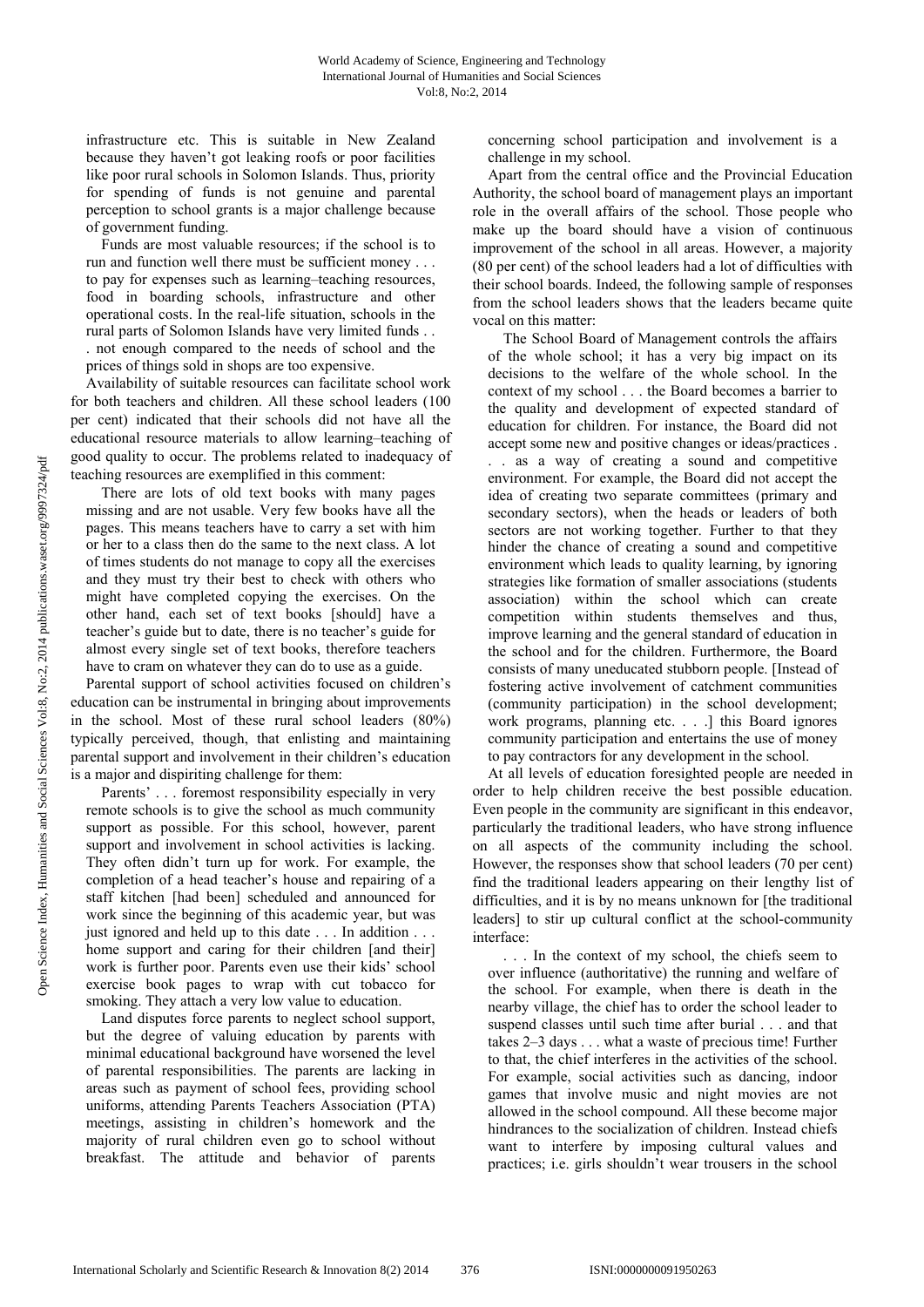compound even during field trips and sports. When there are special meetings for chiefs, the school has to suspend classes because they will use the classrooms for meeting.

Ownership of resources such as land can also be a cancerous problem for all if the boundaries have not been clearly demarcated and customary land sales have not been properly executed. Most of the school leaders (70 per cent) expressed grave concern about dispute over the land on which the school is situated, as the following comments demonstrate:

Since the school is located on customary land, school development and expansion depends on the decision of the land owning tribe. Just recently the school chairman and I were conducting a second time negotiation with the tribe pursuing with the aim to expand the school area and confirm boundary marks to cater for the school's future developments but still other tribal members maintain their objections. Through important explanations and positive alternatives expressed but still stubbornness by the tribesmen remains. Meanwhile we are trying to create a good relationship with the tribe.

There are four tribes that are currently claiming the school land. The challenge is that when people of another party or tribe is actively involved in school-organized developments, the other tribe will not bother to collaborate, instead opposing school activities and to some extent these parents even disallow their innocent kids to attend school. Besides that, even though traditional leaders may sometimes try to resolve land issues, the sensitivity remains permanent, thus school environment does not allow enough freedom for external support or aid in its organizational efforts.

Other troublesome challenges faced by school leaders, though found manageable in their work were, in descending order, (a) provincial authority, (b) communication, (c) transport and (d) discipline. For example, comments relating to provincial authority included:

It is quite challenging and frustrating at times when it comes to the school issues and also teachers' issues. For example, sometimes it takes a long time for the school grant to be disbursed to the school account. There are other areas such as, probation and confirmation of teachers takes a long time. It takes time consuming to follow up with such matters. It can take a lot of money and resources of the school to meet the formalities and other incurred expenses.

Sometimes school visits by the ministry of education to the schools are not done at all during the year and confirmation of principal teachers on trial takes a very long time.

The next most difficult challenge reported by the respondents is communication. For example:

Communication is also a great challenge to teachers. Firstly, there is no communication coverage in the area though it is very close to the provincial headquarters. This means that there is no chance to operate internet or to make a [phone] call. Secondly, the communication from the school administration to the parents and other stakeholders is also a challenge.

[Communication] is a major setback . . . We usually face difficulties when it comes to urgent matters that need to be addressed by the Authority. Hence, such delay can prolong problems. Sometimes teachers claimed that head teachers are not doing their work effectively but however it is the communication that counts.

The other challenge is transport. For example:

Taking sick students to the nearest health centre is a problem. Bad weather, rainy seasons can cause severe flooding also a barrier for students to be at the school in time. To and from school to the provincial centre is also a challenge for leaders. They normally absent from classes. It can take 3 to 10 days for them to be absent from classes. Transporting of resources to the school is also a problem for students and teacher located 7 kms inland is a very great challenge when there is no actual transport available for use.

Transport is one of most hindrance to my school operation, more especially in the commencement of the academic year. Actually school starts two or three weeks behind actual date required by . . . the minister of education. Sea transport is only means of linking that services from urban centers to rural areas and the services of boats are irregular and are also too expensive which can drain the school finance.

## IV. DISCUSSION

The study has exposed some of the ways rural school leaders feel about the challenges they face. The contextual factors in the rural areas of Solomon Islands are similar to as well as very different from those of other countries illustrated in the literature. Notwithstanding the differences, the overall findings lend support to the findings of various other studies well documented in the literature [30], [31]. The analysis of the quantitative data brings to prominence some difficult challenges faced by the school leaders, as the means for most of the factors are below 2.5 (Table I). The ratings of each factor shown in the table indicate that some challenges are serious to the point where they may have gravely affected the work of the school leaders; in turn, children may have suffered the most educationally. Even though there were four least challenges, the school leaders did not rate them highly. Bearing the differences in mind, some findings presented here that may not have been reported elsewhere are both disturbing and worrisome. Thus the data analysis presented here clearly suggests the peculiarities and difficulties under which school leaders are operating and functioning. The concordance between the quantitative and qualitative data is interesting to note, and the qualitative data reinforce the quantitative data.

A large proportion of school leaders in the present study pointed to the high proportion of untrained teachers (1.5) as one of the most difficult challenges in rural schools. This is a serious challenge to Solomon Islands in the provision of goodquality education. People who are recruited to teach without having any formal qualification in teaching are most likely to affect the qualitative aspect of learning–teaching. Their lack of pedagogical knowledge and skills relating to teaching may have serious effects on children's school work as well as on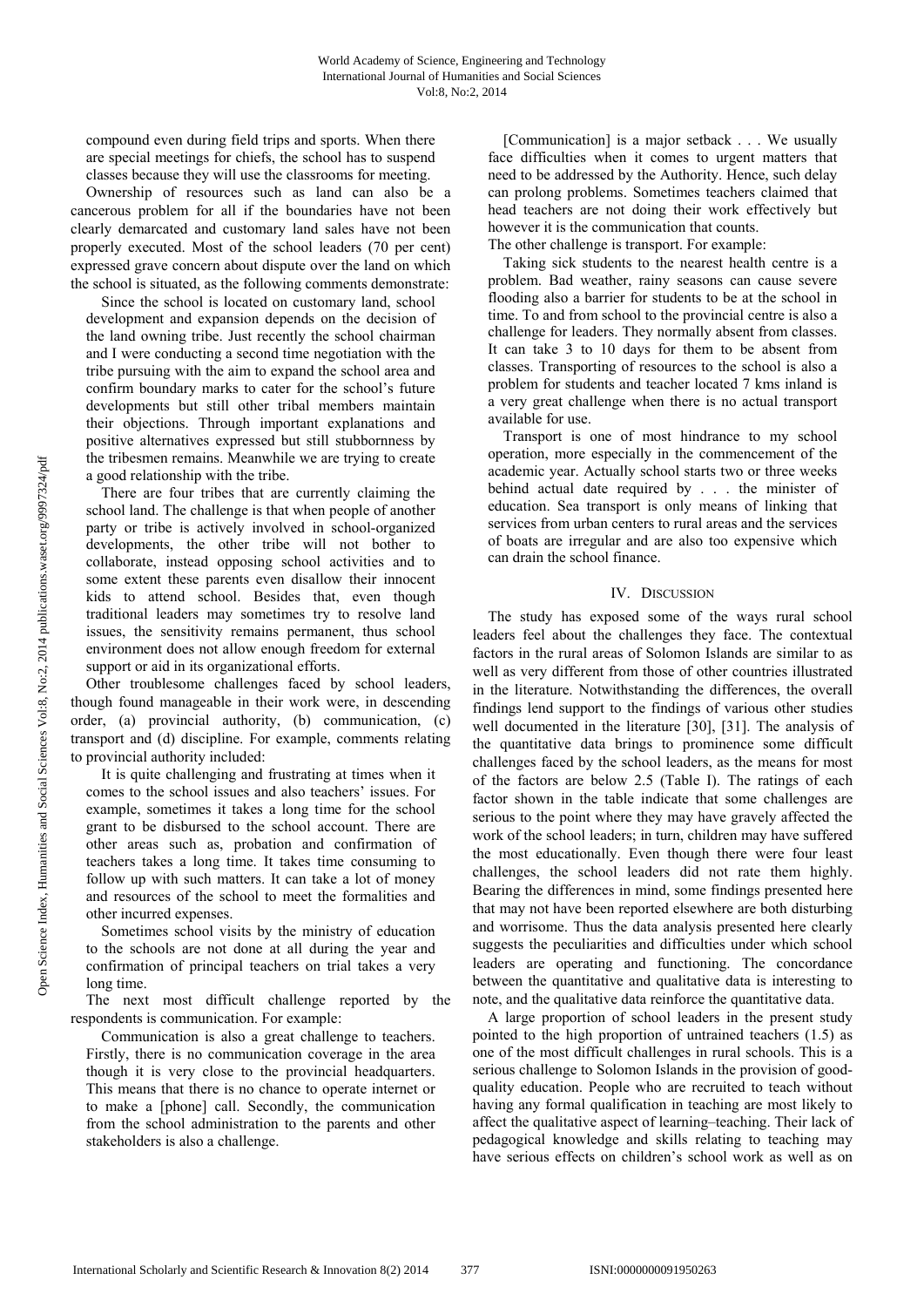the unprepared teachers' accomplishment of other teaching related work and responsibilities assigned to them [16], [24], [27]. The school leaders pointed out that it was not easy at all to assign them classes to teach. In some cases an exacerbating feature is the posting to some schools of more untrained than trained teachers. In Solomon Islands as well as in other Pacific Islands states, at the primary school level the head teacher is invariably a classroom teacher with the leadership role 'tacked on'. This further compromises the supervision of untrained teachers, who may find themselves left on their own to manage as best they can the work assigned to them. The school leaders find the double burden – of assigning them appropriate and manageable school work and providing effective and helpful supervision – onerous. That the education system is limited in its capacity to supply qualified teachers is consistent with the findings of well-documented studies in the literature [16], [24]. But the number of untrained teachers in the rural schools in particular cannot be regarded as anything except a serious situation. Some of the explanation for the disparity in the academic performance of rural children compared to their urban counterparts may not be hard to find. The intentional posting of untrained teachers especially to rural schools further militates against the work of school leaders as they grapple with their responsibility for provision of education of an acceptable quality to the schools and their communities.

In terms of funding, the quantitative (Table I) and qualitative data point out the difficulties of not having sufficient funds for school work. In terms of economic development, Solomon Islands is not an economically rich country and a high proportion of funds for educational development are sought from various overseas development partners. In other words, the Ministry of Education is not in a position to provide the necessary funding assistance to the schools and the worst hit schools are the ones in rural areas. Some rural communities may be willing to share and contribute to school development in cash, kind or labor but then this would require close and constructive relationships with them in order for them to develop a sense of commitment to the school. Generally speaking, parents cannot afford to help schools financially because most of them are subsistence farmers [18]. The funding constraints have direct and highly undesirable effects on other aspects of school work. The data analysis shows that rural schools are less favored in material resources. Without an adequate supply of educational resource materials such as curriculum materials it is impossible to provide enriching learning opportunities to the children [13]- [15]. A variety of educational resources available to the developed schools in urban areas should also be made available to rural schools. The central office, specifically the Education Resource Unit, should see that rural schools receive them on time, to ensure continuity of high-quality learning– teaching. As mentioned earlier, the issues of untrained teachers, compounded by limitations of funds and educational resource materials, are acknowledged as a mammoth struggle for school leaders in organizing the central learning–teaching task effectively and efficiently.

 In all settings, various interest groups can, hypothetically, have strong positive and negative influences on school affairs. In this study, however, the findings show an entrenched lack of parental interest in school work (Table I). Some of the comments link this to the fact that most of the parents are themselves uneducated and do not appreciate the importance of education. This is consistent with the findings of other studies [18]. In most cases, they regard teachers as professionals whose capability of handling all the work can be assumed. There are, however, many other areas of work where parents' support is needed and without their active participation, school leaders and teachers are likely to have greater difficulty in improving the school. At the same time, the findings about the School Board (Table I) are alarming. This is consistent with what [29] has already argued that the school board may have a powerful negative influence. Most members in the School Board may be uneducated and have limited knowledge about developments in education. Because of the manifold changes in educational ideas, it is always wise to have educated people in the Board, for it should fully understand and support the school leaders' work. Similarly, traditional leaders (Table I) can act as a barrier in the work of school leaders. In Solomon Islands the most prominent of these leaders are usually chiefs and within the many Solomon's cultures, what they say is to be strictly followed. In such communities and cultures, traditional leaders still have great sway in a range of socio-political and other matters, so winning their support through improving interpersonal interaction based on professional and cultural competence would greatly help in various educational activities at school working in partnership with the traditional chiefs and communities may be essential for the common good of all. Such overt clashes of old and new custom are less common in the more multicultural urban areas. Familiarity with and attention to the socio-political context is therefore necessary for all school leaders, otherwise their good intentions in provision and practice may be interpreted by cultural conservatives as a mammoth challenge to the status quo. As the qualitative data show, traditional chiefs can and do mandate the closure of the school and these directives have to be respected as a traditional protocol. School leaders, through respectful and sympathetic interaction, could prepare the minds of the chiefs and people so that they better understand and appreciate the roles and work of school: this would be a valuable move toward a win–win situation.

Land disputes (Table I), endemic in Solomon Islands as elsewhere in the Pacific Islands region, pose another huge challenge. In most cases schools were built on land without any proper land titles. This is becoming a serious contemporary problem, particularly in areas where more than one clan or tribe claims ownership of the land. The assertion of contentious claims can be very threatening to the school leaders, staff and children. The tribes demand money and other things from the school leaders. Some threaten to burn down the school if their demands are not met. What can be seen here is the tension between professional practices of the school and the values, aspirations, interests and expectations of the community. This is a significant challenge to the school leaders. However, awareness programs and reaching out to the people of the community could slowly bring them to embrace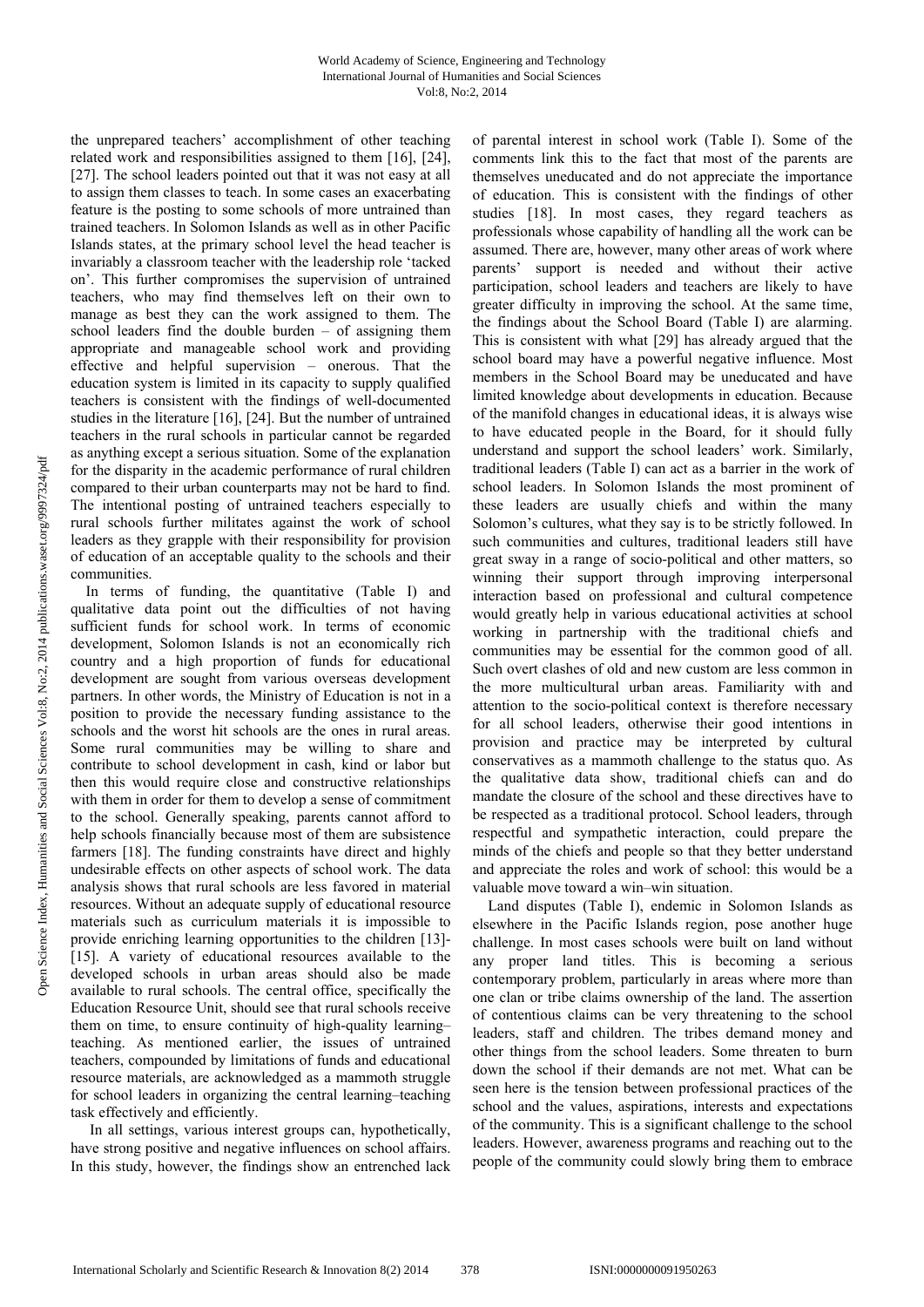education and its benefits. This would require a critical sense of place to transform the challenges into possibilities.

Only four factors checked in as least challenging, all rating just barely above the mean (Table I). Despite the decentralization of the educational system, the delivery of service is still slow. The multi-island geographical context of Solomon Islands makes this understandable. Some outer islands are quite far from the provincial education authorities and inspectorates and the consequent delay in delivering prompt replies from educational personnel in these offices to the school leaders can have a variety of impacts on school leaders' work. Apart from this compromised service delivery from the PEA, the irregular transport services (mean  $= 2.7$ ) especially shipping services, further compounds the leaders' difficulties. Communication services (mean  $= 2.6$ ) appear to be better placed, perhaps because of the mobile phone network coverage in rural areas. The least challenging potential problem was student discipline (mean = 2.8). With good student discipline schools can achieve a lot but factors such as untrained teachers and lack of educational resources are formidable stumbling blocks in the way of maximizing children's learning outcomes.

Overall, the discussion underpins the claim that rurality in Solomon Islands is much different from rurality in the USA, the UK or any other country beyond the Pacific, because of the country's multi-island composition [26]. The feedback obtained from the 38 school leaders in the sample highlights ways in which the 11 factors investigated have posed great challenges to them in this geographical, economic and social context.

#### V.CONCLUSION

The important findings from this study warrant urgent attention from all with a vested interest in children's education, especially of children attending rural schools. Given that the school leaders have highlighted the challenges they face in their work, the authorities concerned cannot be complacent; they must try to take constructive steps to make rural education as attractive and effective as possible. Provision of teaching resources and supply of well qualified teachers together with adequate funding would make a significant contribution to facilitating the work of school leaders and in achieving school effectiveness and improvement. But continuation of the current practices will demoralize school leaders and ultimately, have undesirable effects on children's learning outcomes. It could be argued that responsive school leadership preparation may help address the situation but the nature of some of the challenges is such that intervention from education personnel higher in the authority chain, such as from those in the central offices of the Ministry of Education and the government, are required to deal with them. Land disputes, untrained teachers, funding and educational resources are glaring examples that call for government intervention. Here the application of leadership concepts such as mentality of the place or critical leadership of the place to address such challenges is inappropriate. Even though this study sampled only 38 rural school leaders, it

opens invaluable insight into the unique challenges faced by school leaders in rural schools of Solomon Islands. Replication of the study with a larger number of school leaders from an even wider spread of rural schools could shed more light on the diverse nature of rural areas in Solomon Islands. Future research could delve into the impact of the leadership program in developing the capacity of the current and immediately succeeding cohorts of school leaders in dealing with the myriad of issues and challenges in leading and managing rural schools.

#### **REFERENCES**

- [1] Beeson, E., & Strange, M. (2003). Why rural matters 2003. Washington DC: Rural School and Community Trust.
- [2] Browne-Ferrigno, T. & Allen, L. W. (2006). Preparing principals for high-need rural schools: A central office perspective about collaborative efforts to transform school leadership. Journal of Research in Rural Education, 21 $(1)$ , 1 – 16.
- [3] Clarke, S., &Wildy, H. (2004). Context counts: Viewing small school leadership from the inside out. Journal of Educational Administration, 42(5), 555 –572.
- [4] Halsey, J. (2011). Small schools, big future. Australian Journal of Education, 55(1), 5-13.
- [5] Masumoto, M., & Brown-Welty, S. (2009). Case study of leadership practices and school-community interrelationships in high-performing, high-poverty, rural California high schools. Journal of Research in Rural Education, 24(1), 1-18.
- [6] Starr, K., & White, S. (2008). The small rural school principalship: Key challenges and cross-school responses. Journal of Research in Rural Education, 23(5), 1-12.
- [7] Arnold, M. L., Newman, J. H., Gaddy, B. B., & Dean, C. B., (2005). A look at the condition of rural education research: Setting a difference for future research. Journal of Research in Rural Education,  $20(6)$ ,  $1 - 25$ .
- [8] Semke C. A., & Sheridan, S. M. (2011). Family-School Connections in Rural Educational Settings: A Systematic Review of the Empirical Literature. School Community Journal, 22(1), 21 – 47.
- [9] Herzog, M. J., & Pittman, R. (2003). The nature of rural schools: Trends, perceptions, and values. In D. M. Chalker (Ed.), Leadership for rural schools (pp. 11-23). Lanham, MD: The Scarecrow Press, Inc.
- [10] Lewis, A. C. (2003). Rural schools. The Education Digest,  $68(8)$ ,  $69$  71.
- [11] Corbett, M. & Mulcahy, D. (2006). Education on a human scale: Small rural schools in a modern context. (Report No. 061). Municipality of Cumberland County.
- [12] Chalker, D. M. (Ed.) (1999). Leadership for rural schools: lessons for all educators. Lancaster, Pennsylvania: Technomic Publishing Company Inc.
- [13] Johnson, J. & Strange, M. (2007). Why rural matters 2007: The realities of rural education growth. Washington, D. C.: The Rural School and Community Trust.
- [14] Mackety, D. M. & Linder-Van Berschot, J.A. (2008). Examining American Indian perspectives in the Central Region on parent involvement in children's education. Washington, DC: Institute of Education Sciences, U.S. Department of Education.
- [15] Monk, D. (2007). Recruiting and retaining high-quality teachers in rural areas. Future of children,  $17(1)$ ,  $155 - 174$ .
- [16] Howley, A., Rhodes, M., & Beall, J. (2009). Challenges facing rural children: Implications for gifted children. Journal for the Education of the Gifted,  $32(4)$ ,  $1 - 23$ .
- [17] Oakes, A., & Maday, T. (2009). Engaging Native American learners with rigor and cultural relevance (Issue Brief). Washington, DC: The Center for Comprehensive School Reform and Improvement.
- [18] Tavola, H. (2000). Secondary Education, in Report of the Fiji Islands education/commission/panel. (Suva, Fiji: Government Printer): 93-116.
- [19] Epstein, J. L. (2001). School, family, and community partnerships: Preparing educators and improving schools. Boulder, CO: Westview Press.
- [20] Robinson, V., Hohepa, M., & Lloyd, C. (2009), School Leadership and Student Outcomes: Identifying What Works and Why. Best Evidence Synthesis Iteration [BES]. (Wellington: Ministry of Education).